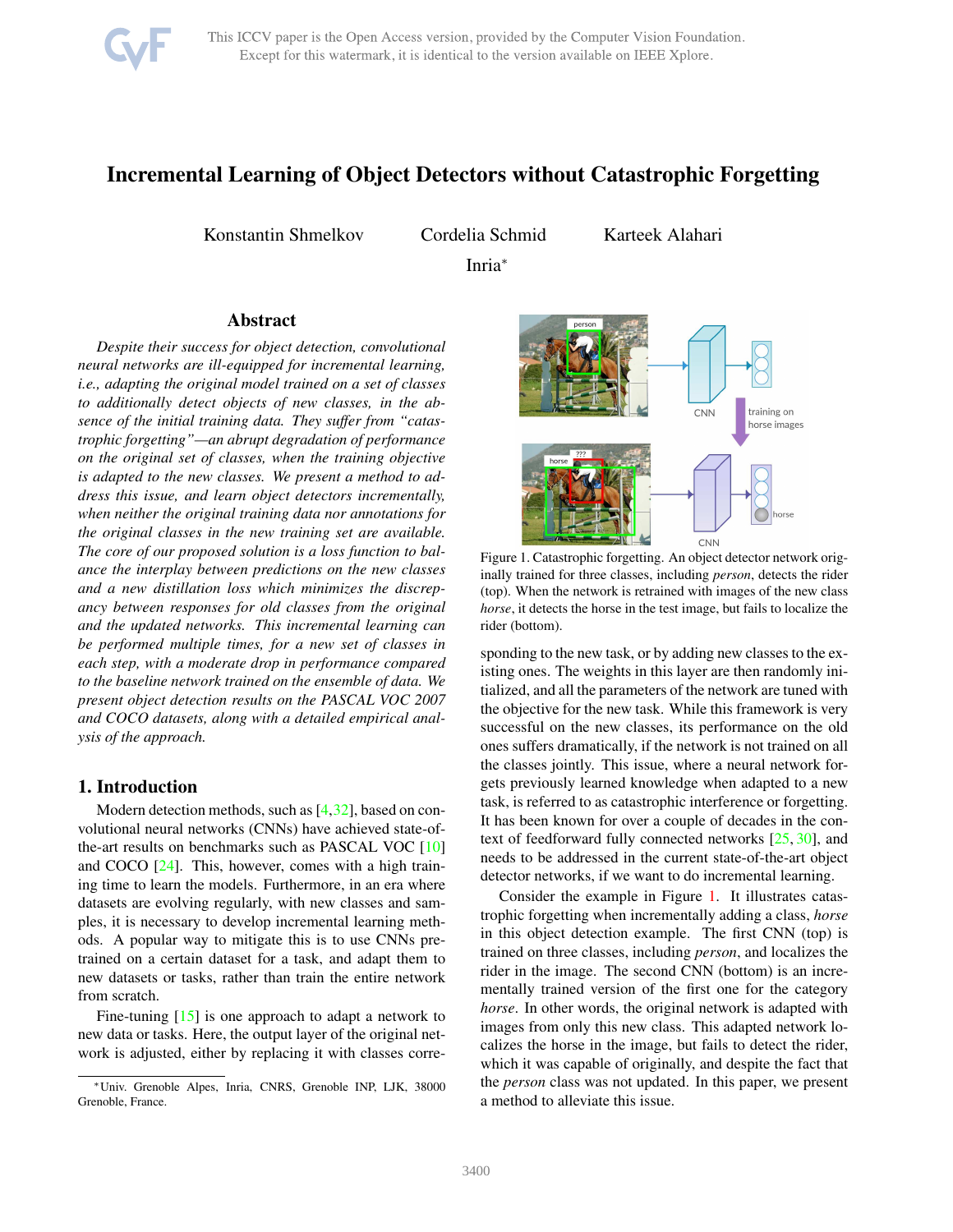Using only the training samples for the new classes, we propose a method for not only adapting the old network to the new classes, but also ensuring performance on the old classes does not degrade. The core of our approach is a loss function balancing the interplay between predictions on the new classes, i.e., cross-entropy loss, and a new distillation loss which minimizes the discrepancy between responses for old classes from the original and the new networks. The overall approach is illustrated in Figure [2.](#page-2-0)

We use a frozen copy of the original detection network to compute the distillation loss. This loss is related to the concept of "knowledge distillation" proposed in [\[19\]](#page-8-7), but our application of it is significantly different from this previous work, as discussed in Section [3.2.](#page-3-0) We specifically target the problem of object detection, which has the additional challenge of localizing objects with bounding boxes, unlike other attempts  $[23,31]$  $[23,31]$  limited to the image classification task. We demonstrate experimental results on the PAS-CAL VOC and COCO datasets using Fast R-CNN [\[14\]](#page-8-10) as the network. Our results show that we can add new classes incrementally to an existing network without forgetting the original classes, and with no access to the original training data. We also evaluate variants of our method empirically, and show the influence of distillation and the loss function. Note that our framework is general and can be applied to any other CNN-based object detectors where proposals are computed externally, or static sliding windows are used.

## 2. Related work

The problem of incremental learning has a long history in machine learning and artificial intelligence [\[6,](#page-8-11)[29,](#page-8-12)[36,](#page-8-13)[37\]](#page-8-14). Some of the more recent work, e.g.,  $[8, 9]$  $[8, 9]$  $[8, 9]$ , focuses on continuously updating the training set with data acquired from the Internet. They are: (i) restricted to learning with a fixed data representation [\[9\]](#page-8-16), or (ii) keep all the collected data to retrain the model [\[8\]](#page-8-15). Other work partially addresses these issues by learning classifiers without access to the ensemble of data  $[26, 33]$  $[26, 33]$ , but uses a fixed image representation. Unlike these methods, our approach is aimed at learning the representation and classifiers jointly, without storing all the training examples. To this end, we use neural networks to model the task in an end-to-end fashion.

Our work is also topically related to transfer learning and domain adaptation methods. Transfer learning uses knowledge acquired from one task to help learn another. Domain adaptation transfers the knowledge acquired for a task from a data distribution to other (but related) data. These paradigms, and in particular fine-tuning, a special case of transfer learning, are very popular in computer vision. CNNs learned for image classification [\[21\]](#page-8-19) are often used to train other vision tasks such as object detection [\[28,](#page-8-20) [40\]](#page-9-0) and semantic segmentation [\[7\]](#page-8-21).

An alternative to transfer knowledge from one net-

work to another is distillation  $[5, 19]$  $[5, 19]$ . This was originally proposed to transfer knowledge between different neural networks—from a large network to a smaller one for efficient deployment. The method in [\[19\]](#page-8-7) encouraged the large (old) and the small (new) networks to produce similar responses. It has found several applications in domain adaptation and model compression [\[17,](#page-8-23) [34,](#page-8-24) [39\]](#page-9-1). Overall, transfer learning and domain adaptation methods require at least unlabeled data for both the tasks or domains, and in its absence, the new network quickly forgets all the knowledge acquired in the source domain  $[12, 16, 25, 30]$  $[12, 16, 25, 30]$  $[12, 16, 25, 30]$  $[12, 16, 25, 30]$  $[12, 16, 25, 30]$  $[12, 16, 25, 30]$ . In contrast, our approach addresses the challenging case where no training data is available for the original task (i.e., detecting objects belonging to the original classes), by building on the concept of knowledge distillation [\[19\]](#page-8-7).

This phenomenon of forgetting is believed to be caused by two factors  $[11, 22]$  $[11, 22]$ . First, the internal representations in hidden layers are often overlapping, and a small change in a single neuron can affect multiple representations at the same time [\[11\]](#page-8-27). Second, all the parameters in feedforward networks are involved in computations for every data point, and a backpropagation update affects all of them in each training step [\[22\]](#page-8-28). The problem of addressing these issues in neural networks has its origin in classical connectionist networks several years ago  $[2, 11–13, 25]$  $[2, 11–13, 25]$  $[2, 11–13, 25]$  $[2, 11–13, 25]$  $[2, 11–13, 25]$ , but needs to be adapted to today's large deep neural network architectures for vision tasks [\[23,](#page-8-8) [31\]](#page-8-9).

Li and Hoiem [\[23\]](#page-8-8) use knowledge distillation for one of the classical vision tasks, image classification, formulated in a deep learning framework. However, their evaluation is limited to the case where the old network is trained on a dataset, while the new network is trained on a different one, e.g., Places365 for the old and PASCAL VOC for the new, ImageNet for the old and PASCAL VOC for the new, etc. While this is interesting, it is a simpler task, because: (i) different datasets often contain dissimilar classes, (ii) there is little confusion between datasets—it is in fact possible to identify a dataset simply from an image [\[38\]](#page-8-31).

Our method is significantly different from [\[23\]](#page-8-8) in two ways. First, we deal with the more difficult problem of learning incrementally on the same dataset, i.e., the addition of classes to the network. As shown in  $[31]$ ,  $[23]$  fails in a similar setting of learning image classifiers incrementally. Second, we address the object detection task, where it is very common for the old and the new classes to co-occur, unlike the classification task.

Very recently, Rebuffi *et al*. [\[31\]](#page-8-9) address some of the drawbacks in [\[23\]](#page-8-8) with their incremental learning approach for image classification. They also use knowledge distillation, but decouple the classifier and the representation learning. Additionally, they rely on a subset of the original training data to preserve the performance on the old classes. In comparison, our approach is an end-to-end learning frame-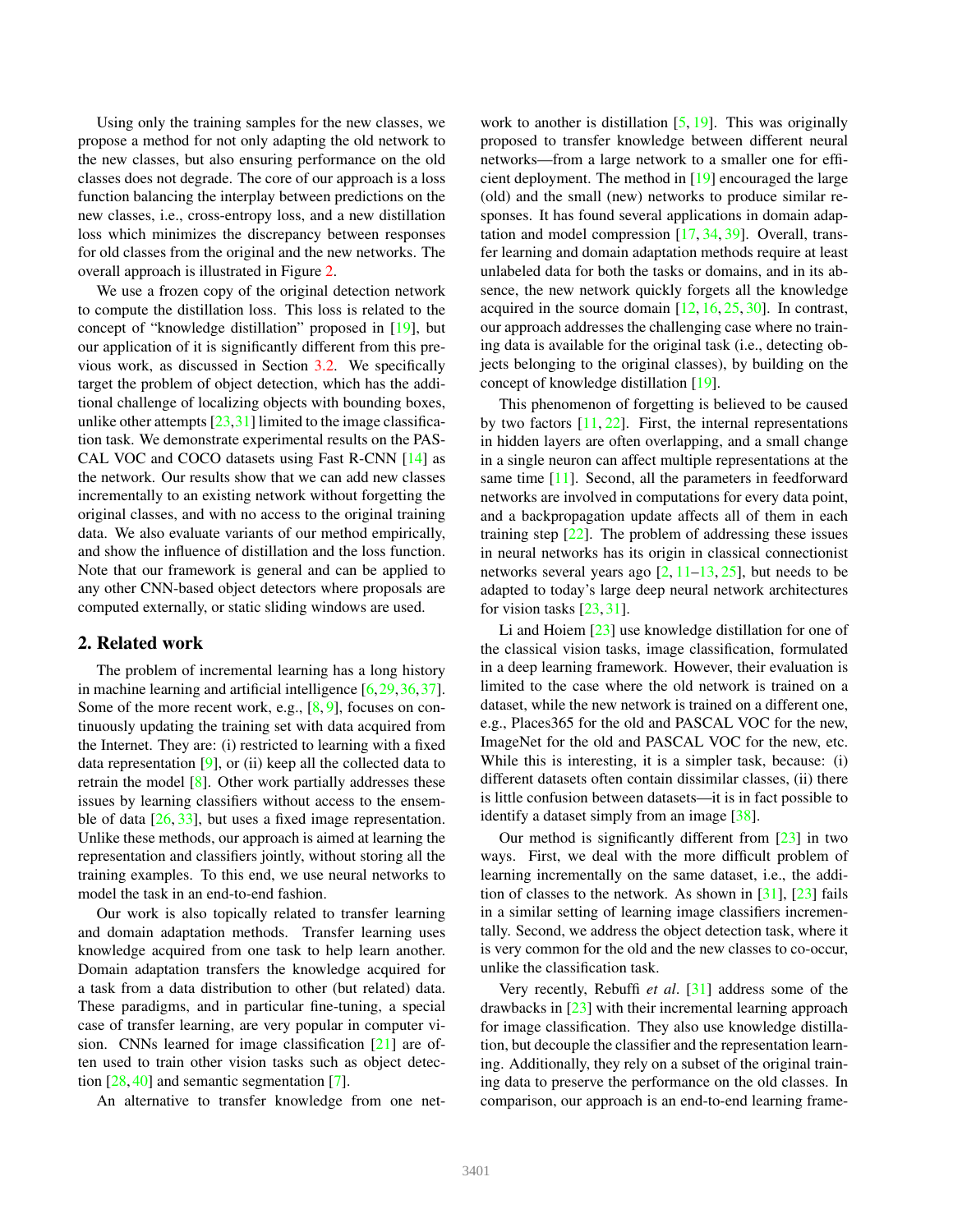

<span id="page-2-0"></span>Figure 2. Overview of our framework for learning object detectors incrementally. It is composed of a frozen copy of the detector (Network A) and the detector (Network B) adapted for the new class(es). See text for details.

work, where the representation and the classifier are learned jointly, and we do not use any of the original training samples to avoid catastrophic forgetting. Alternatives to distillation are: growing the capacity of the network with new layers [\[35\]](#page-8-32), applying strong per-parameter regularization selectively [\[20\]](#page-8-33). The downside to these methods is the rapid increase in the number of new parameters to be learned [\[35\]](#page-8-32), and their limited evaluation on the easier task of image clas-sification [\[20\]](#page-8-33).

In summary, none of the previous work addresses the problem of learning classifiers for object detection incrementally, without using previously seen training samples.

## 3. Incremental learning of new classes

Our overall approach for incremental learning of a CNN model for object detection is illustrated in Figure [2.](#page-2-0) It contains a frozen copy of the original detector (denoted by Network A in the figure), which is used to: (i) select proposals corresponding to the old classes, i.e., distillation proposals, and (ii) compute the distillation loss. Network B in the figure is the adapted network for the new classes. It is obtained by increasing the number of outputs in the last layer of the original network, such that the new output layer includes the old as well as the new classes.

In order to avoid catastrophic forgetting, we constrain the learning process of the adapted network. We achieve this by incorporating a distillation loss, to preserve the performance on the old classes, as an additional term in the standard cross-entropy loss function (see §[3.2\)](#page-3-0). Specifically, we evaluate each new training sample on the frozen copy (Network A) to choose a diverse set of proposals (distillation proposals in Figure [2\)](#page-2-0), and record their responses. With these responses in hand, we compute a distillation loss which measures the discrepancy between the two networks for the distillation proposals. This loss is added to the crossentropy loss on the new classes to make up the loss function for training the adapted detection network. As we show in the experimental evaluation, the distillation loss as well as the strategy to select the distillation proposals are critical in preserving the performance on the old classes (see §[4\)](#page-4-0).

In the remainder of this section, we provide details of the object detector network  $(\S3.1)$  $(\S3.1)$ , the loss functions and the learning algorithm  $(\S3.2)$  $(\S3.2)$ , and strategies to sample the object proposals (§[3.3\)](#page-3-1).

## <span id="page-2-1"></span>3.1. Object detection network

We use a variant of a popular framework for object detection—Fast R-CNN [\[14\]](#page-8-10), which is a proposal-based detection method built with pre-computed object proposals, e.g., [\[3,](#page-8-34) [41\]](#page-9-2). We chose this instead of the more recent Faster R-CNN [\[32\]](#page-8-1), which integrates the computation of category-specific proposals into the network, because we need proposals agnostic to object categories, such as Edge-Boxes [\[41\]](#page-9-2), MCG [\[3\]](#page-8-34). We use EdgeBoxes [\[41\]](#page-9-2) proposals for PASCAL VOC 2007 and MCG [\[3\]](#page-8-34) for COCO. This allows us to focus on the problem of learning the representation and the classifier, given a pre-computed set of generic object proposals.

In our variant of Fast R-CNN, we replaced the VGG-16 trunk with a deeper ResNet-50 [\[18\]](#page-8-35) component, which is faster and more accurate than VGG-16. We follow the suggestions in [\[18\]](#page-8-35) to combine Fast R-CNN and ResNet architectures. The network processes the whole image through a sequence of residual blocks. Before the last strided convolution layer we insert a RoI pooling layer, which performs maxpooling over regions of varied sizes, i.e., proposals, into a  $7 \times 7$  feature map. Then we add the remaining residual blocks, a layer for average pooling over spatial dimensions, and two fully connected layers: a softmax layer for classification (PASCAL or COCO classes, for example, along with the background class) and a regression layer for bounding box refinement, with independent corrections for each class.

The input to the network is an image and about 2000 precomputed object proposals represented as bounding boxes.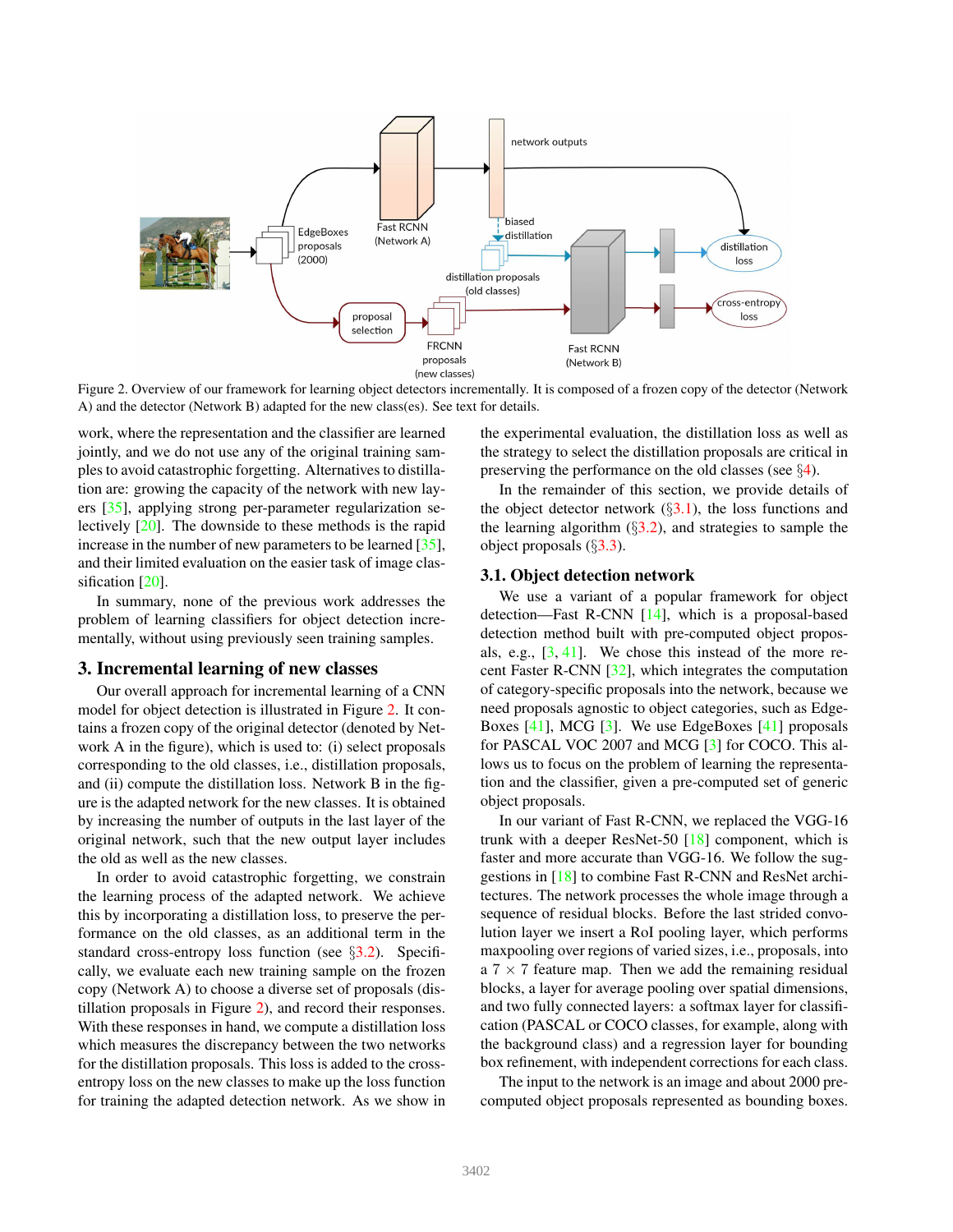During inference, the high-scoring proposals are refined according to bounding box regression. Then, a per-category non-maxima suppression (NMS) is performed to get the final detection results. The loss function to train the Fast R-CNN detector, corresponding to a RoI, is given by:

<span id="page-3-3"></span> $\mathcal{L}_{\text{rcnn}}(\mathbf{p}, k^*, t, t^*) = -\log \mathbf{p}_{k^*} + [k^* \geq 1]R(t - t^*),$  (1) where p is the set of responses of the network for all the classes (i.e., softmax output),  $k^*$  is a groundtruth class, t is an output of bounding box refinement layer, and  $t*$  is the ground truth bounding box proposal. The first part of the loss denotes log-loss over classes, and the second part is localization loss. For more implementation details about Fast R-CNN, refer to the original paper [\[14\]](#page-8-10).

#### <span id="page-3-0"></span>3.2. Dual-network learning

First, we train a Fast R-CNN to detect the original set of classes  $C_A$ . We refer to this network as  $\mathbf{A}(C_A)$ . The goal now is to add a new set of classes  $C_B$  to this. We make two copies of  $\mathbf{A}(C_A)$ : one that is frozen to recognize classes  $C_A$  through distillation loss, and the second  $\mathbf{B}(C_B)$  that is extended to detect the new classes  $C_B$ , which were not present or at least not annotated in the source images. The extension is done only in the last fully connected layers, i.e., classification and bounding box regression. We create sibling (i.e., fully-connected) layers [\[15\]](#page-8-4) for new classes only and concatenate their outputs with the original ones. The new layers are initialized randomly in the same way as the corresponding layers in Fast R-CNN. Our goal is to train  $\mathbf{B}(C_B)$  to recognize classes  $C_A \cup C_B$  using only new data and annotations for  $C_B$ .

The distillation loss represents the idea of "keeping all the answers of the network the same or as close as possible". If we train  $\mathbf{B}(C_B)$  without distillation, average precision on the old classes will degrade quickly, after a few hundred SGD iterations. This is a manifestation of catastrophic forgetting. We illustrate this in Sections [4.3](#page-4-1) and [4.4.](#page-5-0) We compute the distillation loss by applying the frozen copy of  $A(C_A)$  to any new image. Even if no object is detected by  $\mathbf{A}(C_A)$ , the unnormalized logits (softmax input) carry enough information to "distill" the knowledge of the old classes from  $\mathbf{A}(C_A)$  to  $\mathbf{B}(C_B)$ . This process is illustrated in Figure [2.](#page-2-0)

For each image we randomly sample 64 RoIs out of 128 with the smallest background score. The logits computed for these RoIs by  $\mathbf{A}(C_A)$  serve as targets for the old classes in the  $L_2$  distillation loss shown below. The logits for the new classes  $C_B$  are not considered in this loss. We subtract the mean over the class dimension from these unnormalized logits  $(y)$  of each RoI to obtain the corresponding centered logits  $\bar{y}$  used in the distillation loss. Bounding box regression outputs  $t_A$  (of the same set of proposals used for computing the logit loss) also constrain the loss of the network  $\mathbf{B}(C_B)$ . We chose to use  $L_2$  loss instead of a crossentropy loss for regression outputs because it demonstrates

more stable training and performs better (see §[4.4\)](#page-5-0). The distillation loss combining the logits and regression outputs is written as:

<span id="page-3-2"></span>
$$
\mathcal{L}_{\text{dist}}(y_A, t_A, y_B, t_B) = \frac{1}{N|C_A|} \sum \left[ (\bar{y}_A - \bar{y}_B)^2 + (t_A - t_B)^2 \right],\tag{2}
$$

where  $N$  is the number of RoIs sampled for distillation (i.e., 64 in this case),  $|C_A|$  is the number of old classes, and the sum is over all the RoIs for the old classes. We distill logits without any smoothing, unlike [\[19\]](#page-8-7), because most of the proposals already produce a smooth distribution of scores. Moreover, in our case, both the old and the new networks are similar with almost the same parameters (in the beginning), and so smoothing the logits distribution is not necessary to stabilize the learning.

The values of the bounding box regression are also distilled because we update all the layers, and any update of the convolutional layers will affect them indirectly. As box refinements are important to detect objects accurately, their values should be conserved as well. This is an easier task than keeping the classification scores because bounding box refinements for each class are independent, and are not linked by the softmax.

The overall loss  $\mathcal L$  to train the model incrementally is a weighted sum of the distillation loss [\(2\)](#page-3-2), and the standard Fast R-CNN loss [\(1\)](#page-3-3) that is applied only to new classes  $C_B$ , where groundtruth bounding box annotation is available. In essence,

<span id="page-3-4"></span>
$$
\mathcal{L} = \mathcal{L}_{\text{rcnn}} + \lambda \mathcal{L}_{\text{dist}},\tag{3}
$$

where the hyperparameter  $\lambda$  balances the two losses. We set  $\lambda$  to 1 in all the experiments with cross-validation (see §[4.4\)](#page-5-0).

The interplay between the two networks  $A(C_A)$  and  $B(C_B)$  provides the necessary supervision that prevents the catastrophic forgetting in the absence of original training data used by  $\mathbf{A}(C_A)$ . After the training of  $\mathbf{B}(C_B)$  is completed, we can add more classes by freezing the newly trained network and using it for distillation. We can thus add new classes sequentially. Since  $\mathbf{B}(C_B)$  is structurally identical to  $\mathbf{A}(C_A \cup C_B)$ , the extension can be repeated to add more classes.

#### <span id="page-3-1"></span>3.3. Sampling strategy

As mentioned before, we choose 64 proposals out of 128 with the lowest background score, thus biasing the distillation to non-background proposals. We noticed that proposals recognized as confident background do not provide strong learning cues to conserve the original classes. One possibility is using an *unbiased distillation* that randomly samples 64 proposals out of the whole set of 2000 proposals. However, when doing so, the detection performance on old classes is noticeably worse because most of the distillation proposals are now background, and carry no strong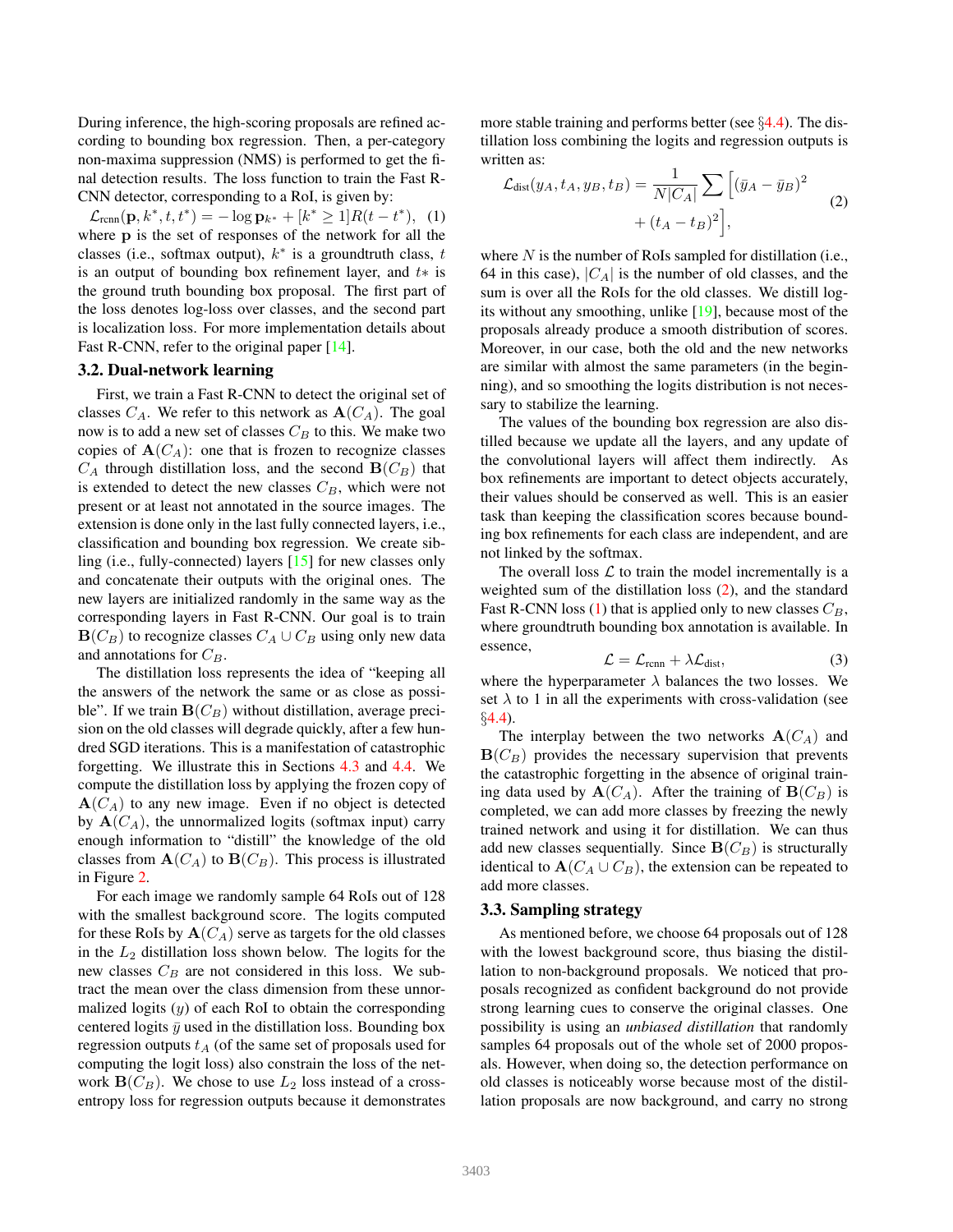| method                                  | old  | new  | all  |
|-----------------------------------------|------|------|------|
| $A(1-19)$                               | 68.4 |      |      |
| $+B(20)$ w/o distillation               | 25.0 | 52.1 | 26.4 |
| $+B(20)$ w frozen trunk                 | 53.5 | 43.1 | 52.9 |
| $+{\bf B}(20)$ w all layers frozen      | 69.1 | 41.6 | 66.6 |
| $+B(20)$ w frozen trunk and distill.    | 68.7 | 43.2 | 67.4 |
| $+B(20)$ w distillation                 | 68.3 | 58.3 | 67.8 |
| $+{\bf B}(20)$ w cross-entropy distill. | 68.1 | 52.0 | 67.3 |
| $+B(20)$ w/o bbox distillation          | 68.5 | 62.7 | 68.3 |
| $A(1-20)$                               | 69.6 | 73.9 | 69.8 |

<span id="page-4-2"></span>Table 1. VOC 2007 test average precision (%). Experiments demonstrating the addition of "tvmonitor" class to a pretrained network under various setups. Classes 1-19 are the old classes, and "tvmonitor" (class 20) is the new one.

signal about the object categories. Therefore, it is advantageous to select non-background proposals. We demonstrate this empirically in Section [4.5.](#page-6-0)

## <span id="page-4-0"></span>4. Experiments

#### 4.1. Datasets and evaluation

We evaluate our method on the PASCAL VOC 2007 detection benchmark and the Microsoft COCO challenge dataset. VOC 2007 consists of 5K images in the trainval split and 5K images in the test split for 20 object classes. COCO on the other hand has 80K images in the training set and 40K images in the validation set for 80 object classes (which includes all the classes from VOC). We use the standard mean average precision (mAP) at 0.5 IoU threshold as the evaluation metric. We also report mAP weighted across different IoU from 0.5 to 0.95 on COCO, as recommended in the COCO challenge guidelines. Evaluation of the VOC 2007 experiments is done on the test split, while for COCO, we use the first 5000 images from the validation set.

#### <span id="page-4-3"></span>4.2. Implementation details

We use SGD with Nesterov momentum [\[27\]](#page-8-36) to train the network in all the experiments. We set the learning rate to 0.001, decay to 0.0001 after 30K iterations, and momentum to 0.9. In the second stage of training, i.e., learning the extended network with new classes, we used a learning rate of 0.0001. The  $A(C_A)$  network is trained for 40K iterations on PASCAL VOC 2007 and for 400K iterations on COCO. The  $B(C_B)$  network is trained for 3K-5K iterations when only one class is added, and for the same number of iterations as  $\mathbf{A}(C_A)$  when many classes are added at once. Following Fast R-CNN [\[14\]](#page-8-10), we regularize with weight decay of 0.00005 and take batches of two images each. All the layers of  $\mathbf{A}(C_A)$  and  $\mathbf{B}(C_B)$  networks are finetuned unless stated otherwise.

The integration of ResNet into Fast R-CNN (see  $\S 3.1$ ) is done by adding a RoI pooling layer before the conv5 1 layer, and replacing the final classification layer by two sibling fully connected layers. The batch normalization layers are frozen, and as in Fast R-CNN, no dropout is used. RoIs are considered as detections if they have a score more than 0.5 for any of the classes. We apply per-class NMS with an IoU threshold of 0.3. Training is image-centric, and a batch is composed of 64 proposals per image, with 16 of them having an IoU of at least 0.5 with a groundtruth object. All the proposals are filtered to have IoU less than 0.7, as in [\[41\]](#page-9-2).

We use TensorFlow [\[1\]](#page-8-37) to develop our incremental learning framework. Each experiment begins with choosing a subset of classes to form the set  $C_A$ . Then, a network is learned only on the subset of the training set composed of all the images containing at least one object from  $C_A$ . Annotations for other classes in these images are ignored. With the new classes chosen to form the set  $C_B$ , we learn the extended network as described in Section [3.2](#page-3-0) with the subset of the training set containing at least one object from  $C_B$ . As in the previous case, annotations of all the other classes, including those of the original classes  $C_A$ , are ignored. For computational efficiency, we precomputed the responses of the frozen network  $\mathbf{A}(C_A)$  on the training data (as every image is typically used multiple times).

## <span id="page-4-1"></span>4.3. Addition of one class

In the first experiment we take 19 classes in alphabetical order from the VOC dataset as  $C_A$ , and the remaining one as the only new class  $C_B$ . We then train the  $A(1-19)$ network on the VOC trainval subset containing any of the 19 classes, and the  $B(20)$  network is trained on the trainval subset containing the new class. A summary of the evaluation of these networks on the VOC test set is shown in Table [1,](#page-4-2) with the full results in Table [6.](#page-7-0)

A baseline approach for addition of a new class is to add an output to the last layer and freeze the rest of the network. This freezing, where the weights of the network's convolutional layers are fixed ("B(20) w frozen trunk" in the tables), results in a lower performance on the new class as the previously learned representations have not been adapted for it. Furthermore, it does not prevent degradation of the performance on the old classes, where mAP drops by almost 15%. When we freeze all the layers, including the old output layer ("B(20) w all layers frozen"), or apply distillation loss ("B(20) w frozen trunk and distill."), the performance on the old classes is maintained, but that on the new class is poor. This shows that finetuning of convolutional layers is necessary to learn the new classes.

When the network  $B(20)$  is trained without the distillation loss (" $B(20)$  w/o distillation" in the tables), it can learn the 20th class, but the performance decreases significantly on the other (old) classes. As seen in Table [6,](#page-7-0) the AP on classes like "cat", "person" drops by over 60%. The same training procedure with distillation loss largely alleviates this catastrophic forgetting. Without distillation, the new network has 25.0% mAP on the old classes compared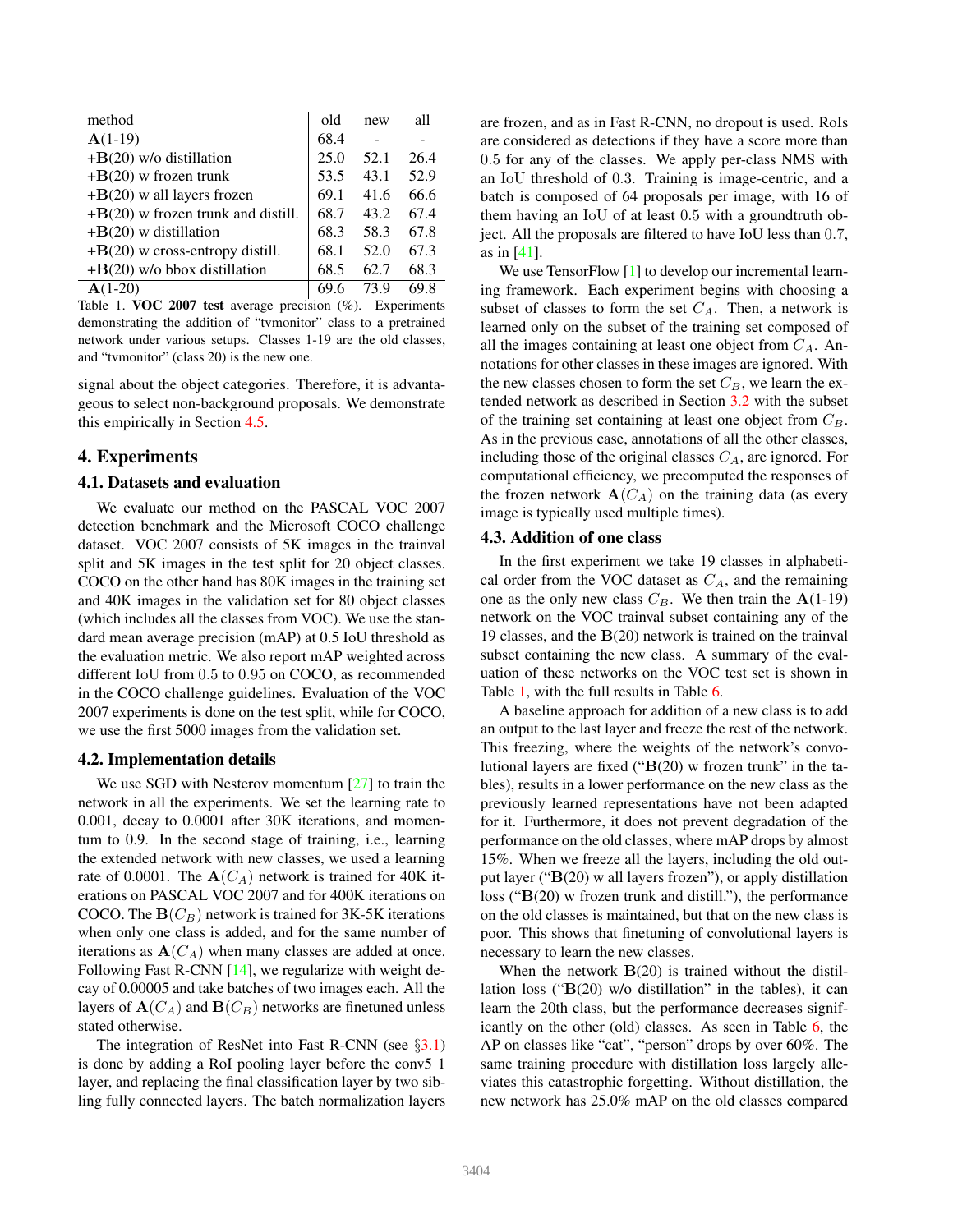| method                            | old  | new  | all  |
|-----------------------------------|------|------|------|
| $A(1-10)$                         | 65.8 |      |      |
| $+B(11-20)$ w/o distillation      | 12.8 | 64.5 | 38.7 |
| $+B(11-20)$ w distillation        | 63.2 | 63.1 | 63.1 |
| $+B(11-20)$ w/o bbox distillation | 58.7 | 63.1 | 60.9 |
| $+B(11-20)$ w EWC [20]            | 31.6 | 61.0 | 46.3 |
| $A(1-20)$                         | 68.4 | 71.3 | 69.8 |

<span id="page-5-1"></span>Table 2. VOC 2007 test average precision (%). Experiments demonstrating the addition of 10 classes, all at once, to a pretrained network. Classes 1-10 are the old classes, and 11-20 the new ones.

to 68.3% with distillation, and 69.6% mAP of baseline Fast R-CNN trained jointly on all classes ("A(1-20)"). With distillation the performance is similar to that of the old network A(1-19), but is lower for certain classes, e.g., "bottle". The 20th class "tvmonitor" does not get the full performance of the baseline (73.9%), with or without distillation, and is less than 60%. This is potentially due to the size of the training set. The  $B(20)$  network is trained only a few hundred images containing instances of this class. Thus, the "tvmonitor" classifier does not see the full diversity of negatives.

We also performed the "addition of one class" experiment with each of the VOC categories being the new class. The behavior for each class is very similar to the "tvmonitor" case described above. The mAP varies from 66.1% (for new class "sheep") to  $68.3\%$  ("tymonitor") with mean 67.38% and standard deviation of 0.6%.

#### <span id="page-5-0"></span>4.4. Addition of multiple classes

In this scenario we train the network  $A(1-10)$  on the first 10 VOC classes (in alphabetical order) with the VOC trainval subset corresponding to these classes. In the second stage of training we used the remaining 10 classes as  $C_B$ and trained only on the images containing the new classes. Table [2](#page-5-1) shows a summary of the evaluation of these networks on the VOC test set, with the full results in Table [7.](#page-7-1)

Training the network  $B(11-20)$  on the 10 new classes with distillation (for the old classes) achieves 63.1% mAP (" $B(11-20)$  w distillation" in the tables) compared to 69.8% of the baseline network trained on all the 20 classes ("A(1- 20)"). Just as in the previous experiment of adding one class, performance on the new classes is slightly worse than with the joint training of all the classes. For example, as seen in Table [7,](#page-7-1) the performance for "person" is 73.2% vs 79.1%, and 72.5% vs 76.8% for the "train" class. The mAP on new classes is 63.1% for the network with distillation versus 71.3% for the jointly trained model. However, without distillation, the network achieves only 12.8% mAP  $(*+B(11-20)$  w/o distillation") on the old classes. Note that the method without bounding box distillation ("+B(11- 20) w/o bbox distillation") is inferior to our full method  $(*+B(11-20)$  w distillation").

We also performed the 10-class experiment for different values of  $\lambda$  in [\(3\)](#page-3-4), the hyperparameter controlling the rel-

| method                               | old  | new       | all  |
|--------------------------------------|------|-----------|------|
| $A(1-15)$                            | 70.5 |           |      |
| $+B(16-20)$ w distill.               | 68.4 | 58.4      | 65.9 |
| $+B(16)(17)(20)$ w distill.          |      | 66.0 51.6 | 62.4 |
| $+B(16)(17)(20)$ w unbiased distill. | 45.8 | 46.5      | 46.0 |
| $+A(16)++A(20)$                      | 70.5 | 37.8      | 62.4 |
| $A(1-20)$                            | 70.9 | 66.7      | 69.8 |

<span id="page-5-2"></span>Table 3. VOC 2007 test average precision (%). Experiments demonstrating the addition of 5 classes, all at once, and incrementally to a pretrained network. Classes 1-15 are the old ones, and 16-20 the new classes.

| method             |      | $\vert$ mAP@.5   mAP@[.5, .95] |
|--------------------|------|--------------------------------|
| $A(1-40)+B(41-80)$ | 37.4 | 21.3                           |
| $A(1-80)$          | 38.1 | 22.6                           |

<span id="page-5-3"></span>Table 4. COCO minival (first 5000 validation images) average precision (%). We compare the model learned incrementally on half the classes with the baseline trained on all jointly.

ative importance of distillation and Fast R-CNN loss. Re-sults shown in Figure [3](#page-6-1) demonstrate that when the distillation is weak ( $\lambda = 0.1$ ) the new classes are easier to learn, but the old ones are more easily forgotten. When distillation is strong ( $\lambda = 10$ ), it destabilizes training and impedes learning the new classes. Setting  $\lambda$  to 1 is a good trade-off between learning new classes and preventing catastrophic forgetting.

We also compare our approach with elastic weight con-solidation (EWC) [\[20\]](#page-8-33), which is an alternative to distillation and applies per-parameter regularization selectively to alleviate catastrophic forgetting. We reimplemented EWC and verified that it produces results comparable to those reported in [\[20\]](#page-8-33) on MNIST, and then adapted it to our object detection task. We do this by using the Fast R-CNN batches during the training phase (as done in Section [4.2\)](#page-4-3), and by replacing log loss with the Fast R-CNN loss. Our approach outperforms EWC for this case, when we add 10 classes at once, as shown in Tables [2](#page-5-1) and [7.](#page-7-1)

We evaluated the influence of the number of new classes in incremental learning. To this end, we learn a network for 15 classes first, and then train for the remaining 5 classes, all added at once on VOC. These results are summarized in Ta-ble [3,](#page-5-2) with the per-class results shown in Table [8.](#page-7-2) The network B(16-20) has better overall performance than B(11- 20): 65.9% mAP versus 63.1% mAP. As in the experiment with 10 classes, the performance is lower for a few classes, e.g., "table", "horse", for example, than the initial model A(1-15). The performance on the new classes is lower than jointly trained baseline Fast R-CNN  $A(1-20)$ . Overall, mAP of  $B(16-20)$  is lower than baseline Fast R-CNN (65.9% versus 69.8%).

The evaluation on COCO, shown in Table [4,](#page-5-3) is done with the first 40 classes in the initial set, and the remaining 40 in the new second stage. The network  $B(41-80)$  trained with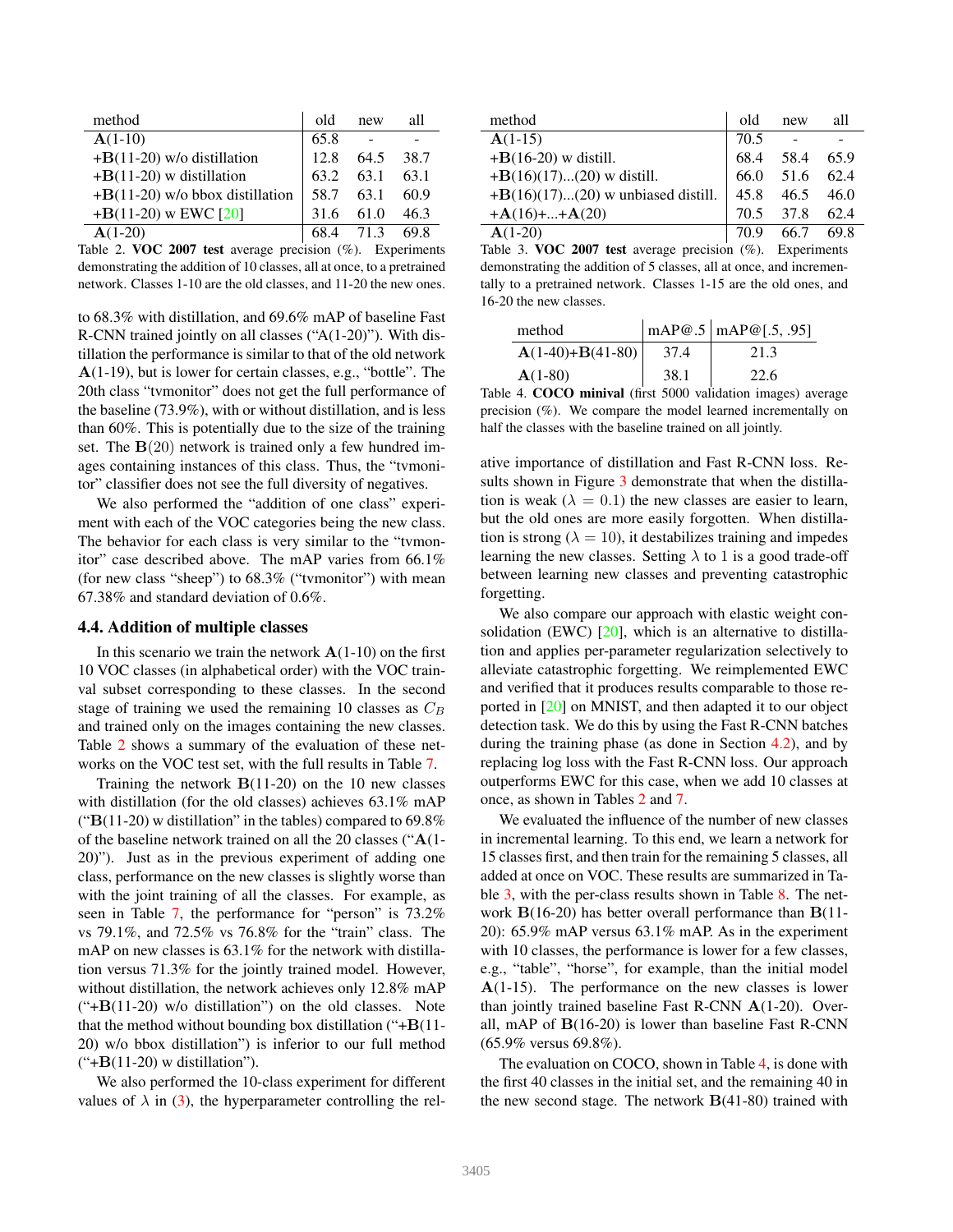

<span id="page-6-1"></span>Figure 3. The influence of  $\lambda$ , in the loss function [\(3\)](#page-3-4), on the mAP performance for the B(11-20) network trained with distillation.

the distillation loss obtains 37.4% mAP in the PASCALstyle metric and 21% mAP in the COCO-style metric. The baseline network trained on 80 classes is similar in performance with 38.1% and 22.6% mAP respectively. We observe that our proposed method overcomes catastrophic forgetting, just as in the case of VOC seen earlier.

We also studied if distillation depends on the distribution of images used in this loss. To this end, we used the model A(1-10) trained on VOC, and then performed the second stage learning in two settings: B(11-20) learned on the subset of VOC as before, and another model trained for the same set of classes, but using a subset of COCO. From Table [5](#page-6-2) we see that indeed, distillation works better when background samples have exactly the same distribution in both stages of training. However, it is still very effective even when the dataset in the second stage is different from the one used in the first.

#### <span id="page-6-0"></span>4.5. Sequential addition of multiple classes

In order to evaluate incremental learning of classes added sequentially, we update the frozen copy of the network with the one learned with the new class, and then repeat the process with another new class. For example, we take a network learned for 15 classes of VOC, train it for the 16th on the subset containing only this class, and then use the 16-class network as the frozen copy to then learn the 17th class. This is then continued until the 20th class. We denote this incremental extension as B(16)(17)(18)(19)(20).

Results of adding classes sequentially are shown in Tables [8](#page-7-2) and [9.](#page-7-3) After adding the 5 classes we obtain 62.4% mAP (row 3 in Table [8\)](#page-7-2), which is lower than 65.9% obtained by adding all the 5 classes at once (row 2). Table [9](#page-7-3) shows intermediate evaluations after adding each class. We observe that the performance of the original classes remains stable at each step in most cases, but for a few classes, which is not recovered in the following steps. We empirically evaluate the importance of using biased non-background proposals (cf.  $\S$ [3.3\)](#page-3-1). Here we add the 5 classes one by one, but use unbiased distillation (" $B(16)(17)(18)(19)(20)$  w unbiased dis-

|                   | $+COCO-10cls$ +VOC-10cls |      |
|-------------------|--------------------------|------|
| mAP (old classes) | 61.4                     | 63.2 |
| mAP (new classes) | 48.2                     | 63.1 |
| mAP (all classes) | 54.8                     | 63.2 |

<span id="page-6-2"></span>Table 5. VOC 2007 test average precision  $(\%)$ . The second stage of training, where 10 classes (11-20th) are added, is done on the subset of COCO images (+COCO-10cls), and is compared to the one trained on the VOC subset (+VOC-10cls).

till." in Tables [3](#page-5-2) and [8\)](#page-7-2), i.e., randomly sampled proposals are used for distillation. This results in much worse overall performance (46% vs 62.4%) and some classes ("person", "chair") suffer from a significant performance drop of 10- 20%. We also performed sequential addition experiment with 10 classes, and present the results in Table [10.](#page-7-4) Although the drop in mAP is more significant than for the previous experiment with 5 classes, it is far from catastrophic forgetting.

#### 4.6. Other alternatives

Learning multiple networks. Another solution for learning multiple classes is to train a new network for each class, and then combine their detections. This is an expensive strategy at test time, as each network has to be run independently, including the extraction of features. This may seem like a reasonable thing to do as evaluation of object detection is done independently for each class, However, learning is usually not independent. Although we can learn a decent detection network for 10 classes, it is much more difficult when learning single classes independently. To demonstrate this, we trained a network for 1-15 classes and then separate networks for each of the 16-20 classes. This results in 6 networks in total (row " $+A(16)+...+A(20)$ " in Table [3\)](#page-5-2), compared to incremental learning of 5 classes implemented with a single network  $("+B(16)(17)...(20)$  w distill."). The results confirm that new classes are difficult to learn in isolation.

Varying distillation loss. As noted in [\[19\]](#page-8-7), knowledge distillation can also be expressed as a cross-entropy loss. We compared this with  $L_2$ -based loss on the one class extension experiment (" $B(20)$  w cross-entropy distill." in Tables [1](#page-4-2) and [6\)](#page-7-0). Cross-entropy distillation works as well as  $L_2$  distillation keeping old classes intact (67.3% vs 67.8%), but performs worse than  $L_2$  on the new class "tymonitor" (52% vs 58.3%). We also observed that cross-entropy is more sensitive to the training schedule. According to [\[19\]](#page-8-7), both formulations should be equivalent in the limit of a high smoothing factor for logits (cf.  $\S3.2$ ), but our choice of not smoothing leads to this different behavior.

Bounding box regression distillation. Addition of 10 classes (Table [2\)](#page-5-1) without distilling bounding box regression values performs consistently worse than the full distillation loss. Overall  $B(11-20)$  without distilling bounding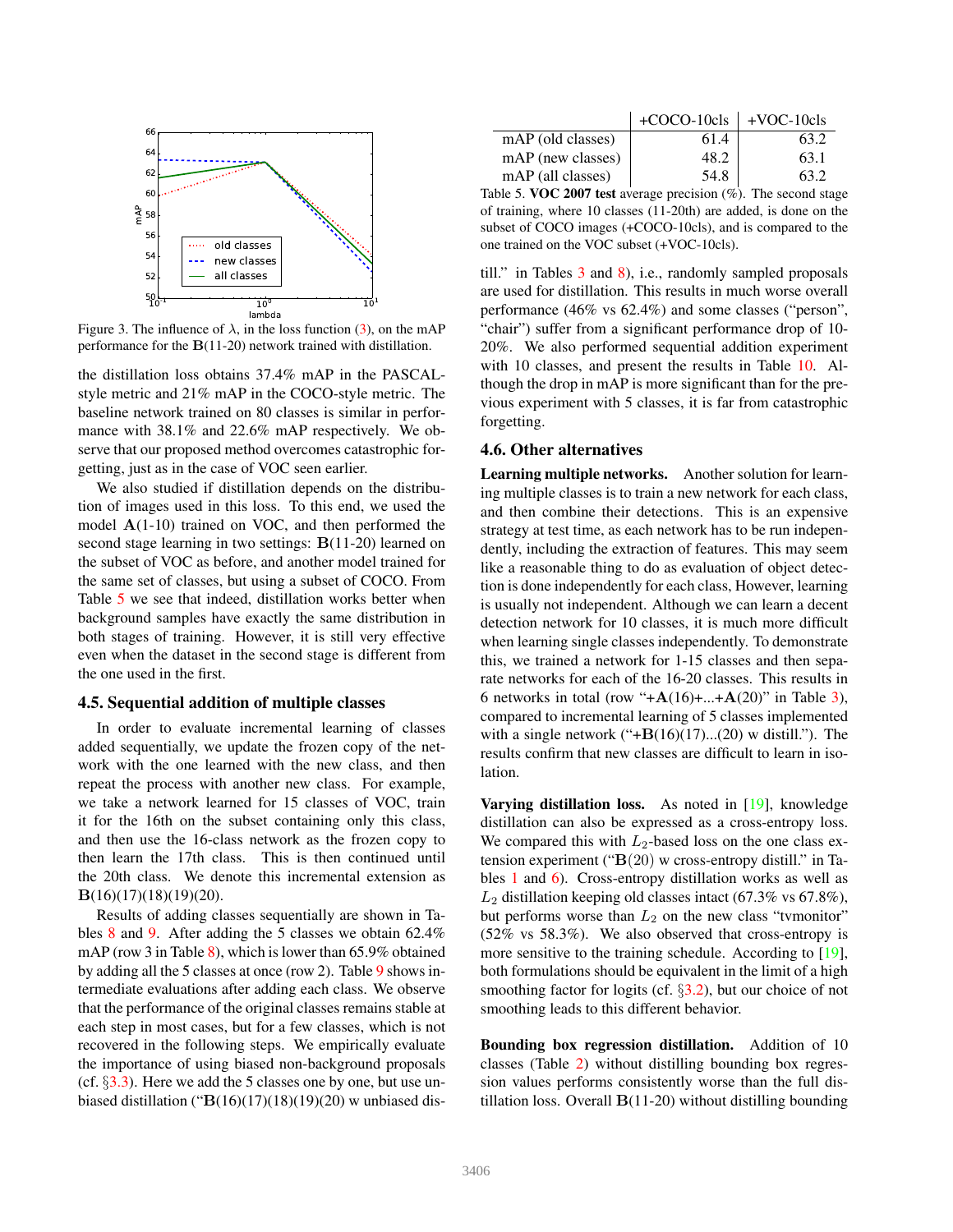| method                                     |               |                             | aero   bike   bird   boat   bottle | bus                        |        |                                        |               |                                          |      |                                                                                                                                                                                                                                | car   cat   chair   cow   table   dog   horse   mbike   persn   plant   sheep   sofa   train |      |      |      |                  |                            |                  | ty $ mAP$                  |
|--------------------------------------------|---------------|-----------------------------|------------------------------------|----------------------------|--------|----------------------------------------|---------------|------------------------------------------|------|--------------------------------------------------------------------------------------------------------------------------------------------------------------------------------------------------------------------------------|----------------------------------------------------------------------------------------------|------|------|------|------------------|----------------------------|------------------|----------------------------|
| $A(1-19)$                                  |               | 69.9 79.4 69.5 55.7         |                                    | 45.6 78.4 78.9 79.8        |        |                                        |               | $44.8$   76.2   63.8   78.0              |      | 80.8                                                                                                                                                                                                                           | 77.6                                                                                         | 70.2 | 40.9 |      |                  | $67.8$ 64.5 77.5           |                  | $-168.4$                   |
| $+B(20)$ w/o distillation                  | $35.9$   36.1 | $26.4$   16.5               |                                    | $9.1$   26.4   36.2   18.2 |        |                                        | $9.1$   51.5  | 9.1                                      | 26.6 | 50.0                                                                                                                                                                                                                           | 26.2                                                                                         | 9.1  | 9.1  | 43.7 | 9.1              |                            | $28.0$ 52.1 26.4 |                            |
| $+B(20)$ w frozen trunk                    |               | $61.3$   71.9   62.5   46.2 |                                    | 34.5   70.6   71.6   62.4  |        |                                        |               | $9.1 \mid 68.3 \mid 27.1 \mid 61.6 \mid$ |      | 80.0                                                                                                                                                                                                                           | 70.6                                                                                         | 35.9 | 24.6 |      |                  | 53.8 34.9 68.9 43.1 52.9   |                  |                            |
| $+B(20)$ w all layers frozen               |               | 68.8 78.4 70.2 51.8         |                                    | 52.8 76.1 78.7 78.8        |        |                                        |               | $50.1$   74.5   65.5   76.9              |      | 80.2                                                                                                                                                                                                                           | 76.3                                                                                         | 69.8 | 40.4 |      |                  | $62.0$ 63.7 75.5 41.6 66.6 |                  |                            |
| $+{\bf B}(20)$ w frozen trunk and distill. |               | 74.4 78.1 69.8 54.7         |                                    | 52.1 75.7 79.0 78.5        |        |                                        |               | 48.5   74.4   62.3   77.0                |      | 80.2                                                                                                                                                                                                                           | 77.2                                                                                         | 69.7 | 44.5 |      |                  | 68.6 64.5 74.7 43.2 67.4   |                  |                            |
| $+B(20)$ w distillation                    |               | 70.2   79.3   69.6   56.4   |                                    | 40.7   78.5   78.8   80.5  |        |                                        |               | 45.0 75.7 64.1 77.8                      |      | 80.8                                                                                                                                                                                                                           | 78.0                                                                                         | 70.4 | 42.3 |      |                  | $67.6$ 64.6 77.5 58.3 67.8 |                  |                            |
| $+B(20)$ w cross-entropy distill.          |               | $69.1$   79.1   69.5   52.8 | 45.4                               | 78.1   78.9   79.5         |        |                                        | 44.8 75.5     | 64.2 77.2                                |      | 80.8                                                                                                                                                                                                                           | 77.9                                                                                         | 70.2 | 42.7 |      | $66.8$ 64.6 76.1 |                            | $152.0$ 167.3    |                            |
| $+B(20)$ w/o bbox distillation             |               | 69.4   79.3   69.5   57.4   | 45.4                               | 78.4   79.1   80.5         |        |                                        | $45.7$   76.3 | 64.8 77.2                                |      | 80.8                                                                                                                                                                                                                           | 77.5                                                                                         | 70.1 | 42.3 |      |                  | $67.5$ 64.4 76.7 62.7 68.3 |                  |                            |
| $A(1-20)$                                  | 70.2 77.9     | $70.4$ 54.1                 | 47.4                               | 78.9   78.6   79.8         |        |                                        | $50.8$   75.9 | $65.6$ 78.0                              |      | 80.5                                                                                                                                                                                                                           | 79.1                                                                                         | 76.3 | 47.7 |      |                  |                            |                  | $69.3$ 65.6 76.8 73.9 69.8 |
| $T1 + T2$ $T1 + T2$ $T3 + T4$              |               |                             |                                    |                            | $\sim$ | $\mathbf{1}$ $\mathbf{1}$ $\mathbf{0}$ |               |                                          |      | and the contract of the contract of the contract of the contract of the contract of the contract of the contract of the contract of the contract of the contract of the contract of the contract of the contract of the contra |                                                                                              |      |      |      |                  |                            |                  |                            |

<span id="page-7-0"></span>Table 6. VOC 2007 test per-class average precision  $(\%)$  under different settings when the "tymonitor" class is added.

| method                                                                                          |                             |                            |                             |                           |                         |                                         |     |                             |      | $\vert$ aero $\vert$ bike $\vert$ bird $\vert$ boat $\vert$ bottle $\vert$ bus $\vert$ car $\vert$ cat $\vert$ chair $\vert$ cow $\vert$ table $\vert$ dog $\vert$ horse $\vert$ mbike $\vert$ persn $\vert$ plant $\vert$ sheep $\vert$ sofa $\vert$ train $\vert$ |      |               |      |                            | ty $mAP$ |
|-------------------------------------------------------------------------------------------------|-----------------------------|----------------------------|-----------------------------|---------------------------|-------------------------|-----------------------------------------|-----|-----------------------------|------|---------------------------------------------------------------------------------------------------------------------------------------------------------------------------------------------------------------------------------------------------------------------|------|---------------|------|----------------------------|----------|
| $A(1-10)$                                                                                       | $69.9$   76.7   68.9   54.9 |                            |                             | 48.7   72.9   78.8   75.5 |                         | 48.8 62.7                               |     |                             |      |                                                                                                                                                                                                                                                                     |      |               |      |                            | $-165.8$ |
| $+B(11-20)$ w/o distillation                                                                    |                             | $25.5$   9.1   23.5   17.3 | 9.1                         | 9.1                       | $9.1 \,   \, 16.2 \,  $ | 0.0 <sub>1</sub>                        | 9.1 | $61.5$ 67.7                 | 76.0 | 72.2                                                                                                                                                                                                                                                                | 68.9 | 34.8          |      | 63.6 62.7 72.5 65.2 38.7   |          |
| $+B(11-20)$ w distillation                                                                      | $69.9$ 70.4 69.4 54.3       |                            |                             |                           |                         | 48.0 68.7 78.9 68.4 45.5 58.1           |     | 59.7 72.7                   | 73.5 | 73.2                                                                                                                                                                                                                                                                | 66.3 | 29.5          |      | $63.4$ 61.6 69.3 62.2 63.1 |          |
| $+B(11-20)$ w/o bbox distillation                                                               |                             | $68.8$ 69.8 60.6 46.4      |                             |                           |                         | 46.7 65.9 71.3 66.3 43.6 47.3 58.5 70.6 |     |                             | 73.4 | 70.6                                                                                                                                                                                                                                                                |      | $66.3$   33.6 | 63.1 | 162.169.463.160.9          |          |
| $+B(11-20)$ w EWC [20]                                                                          |                             | 54.5   18.2   52.8   20.8  | $25.8$   53.2   45.0   27.3 |                           |                         | 9.1                                     | 9.1 | $49.6 \mid 61.2 \mid$       | 76.1 | 73.6                                                                                                                                                                                                                                                                | 67.1 | 35.8          |      | 57.8 55.2 67.9 65.3 46.3   |          |
| $A(1-20)$                                                                                       | $70.2$   77.9   70.4   54.1 |                            | 47.4 78.9 78.6 79.8         |                           |                         |                                         |     | $50.8$   75.9   65.6   78.0 | 80.5 | 79.1                                                                                                                                                                                                                                                                |      | 76.3 47.7     |      | 69.3 65.6 76.8 73.9 69.8   |          |
| $T11.7 \text{ VOC}$ $A0.07 + 1$ $A = 1$ $A = 1$ $B = 1$ $C = 1$ $C = 1$ $A = 1$ $A = 1$ $A = 1$ |                             |                            |                             |                           |                         |                                         |     |                             |      |                                                                                                                                                                                                                                                                     |      |               |      |                            |          |

<span id="page-7-1"></span>Table 7. VOC 2007 test per-class average precision  $(\%)$  under different settings when 10 classes are added at once.

| method                                       |                             |  |                                                                                                                                                                           |  |  |             |                                                                  | $\vert$ aero $\vert$ bike $\vert$ bird $\vert$ boat $\vert$ bottle $\vert$ bus $\vert$ car $\vert$ cat $\vert$ chair $\vert$ cow $\vert$ table $\vert$ dog $\vert$ horse $\vert$ mbike $\vert$ pers $\vert$ plant $\vert$ sheep $\vert$ sofa $\vert$ train $\vert$ |      |             |                                                  |  | ty $mAP$ |
|----------------------------------------------|-----------------------------|--|---------------------------------------------------------------------------------------------------------------------------------------------------------------------------|--|--|-------------|------------------------------------------------------------------|--------------------------------------------------------------------------------------------------------------------------------------------------------------------------------------------------------------------------------------------------------------------|------|-------------|--------------------------------------------------|--|----------|
| $A(1-15)$                                    |                             |  | 70.8 79.1 69.8 59.2 53.3 76.9 79.3 79.1 47.8 70.0                                                                                                                         |  |  | $62.0$ 76.6 | 80.4                                                             | 77.5                                                                                                                                                                                                                                                               | 76.2 |             |                                                  |  | 70.5     |
| $+B(16-20)$ w distill.                       |                             |  | $\left[70.5\right]$ 79.2 $\left[68.8\right]$ 59.1 $\left[53.2\right]$ 75.4 $\left[79.4\right]$ 78.8 $\left[46.6\right]$ 59.4 $\left[59.0\right]$ 75.8 $\left[71.8\right]$ |  |  |             |                                                                  | 78.6                                                                                                                                                                                                                                                               |      |             | $69.6$   33.7   61.5   63.1   71.7   62.2   65.9 |  |          |
| $+B(16)(17)(18)(19)(20)$ w distill.          | $70.0$   78.1   61.0   50.9 |  |                                                                                                                                                                           |  |  |             | $46.3   76.0   78.8   77.2   46.1   66.6   58.9   67.7   71.6  $ | 71.4                                                                                                                                                                                                                                                               |      | $69.6$ 25.6 | $57.1$   46.5   70.7   58.2   62.4               |  |          |
| $+B(16)(17)(18)(19)(20)$ w unbiased distill. | 62.2 71.2 52.3 43.8         |  | 24.9 60.7 62.9 53.4                                                                                                                                                       |  |  |             | $9.1 \mid 34.9 \mid 42.5 \mid 34.8 \mid 54.3 \mid$               | 70.9                                                                                                                                                                                                                                                               | 9.1  | 18.7        | 53.2   48.9   58.2   53.5   46.0                 |  |          |
| $A(1-20)$                                    | $70.2$   77.9   70.4   54.1 |  | 47.4 78.9 78.6 79.8 50.8 75.9 65.6 78.0 80.5                                                                                                                              |  |  |             |                                                                  | 79.1                                                                                                                                                                                                                                                               | 76.3 | 47.7        | 69.3 65.6 76.8 73.9 69.8                         |  |          |

<span id="page-7-2"></span>Table 8. VOC 2007 test per-class average precision (%) under different settings when 5 classes are added at once or sequentially.

| method                   | aero l |                                                     |           |                                                                                                                                                                                                                                |  |                                                       |                             |                                                              | bike   bird   boat   bottle   bus   car   cat   chair   cow   table   dog   horse   mbike   persn   plant   sheep   sofa   train |      |      |      |               |                              | ty $mAP$                   |
|--------------------------|--------|-----------------------------------------------------|-----------|--------------------------------------------------------------------------------------------------------------------------------------------------------------------------------------------------------------------------------|--|-------------------------------------------------------|-----------------------------|--------------------------------------------------------------|----------------------------------------------------------------------------------------------------------------------------------|------|------|------|---------------|------------------------------|----------------------------|
| $A(1-15)$                |        | 70.8 79.1                                           | 69.8 59.2 | 53.3 76.9 79.3 79.1                                                                                                                                                                                                            |  |                                                       | 47.8 70.0 62.0 76.6         | 80.4                                                         | 77.5                                                                                                                             | 76.2 |      |      |               |                              | $-170.5$                   |
| $+{\bf B}(16)$           |        | 70.5 78.3 69.6 60.4                                 |           |                                                                                                                                                                                                                                |  | 52.4   76.8   79.4   79.2   47.1   70.2   56.7   77.0 |                             | 80.3                                                         | 78.1                                                                                                                             | 70.0 | 26.3 |      |               |                              | $-167.0$                   |
| $+B(16)(17)$             |        | 70.3 78.9 67.7                                      | 59.2      |                                                                                                                                                                                                                                |  | 47.0   76.3   79.3   77.7   48.0   58.8   60.2   67.4 |                             | 71.6                                                         | 78.6                                                                                                                             | 70.2 | 27.9 | 46.8 |               |                              | $-163.9$                   |
| $+B(16)(17)(18)$         |        | $69.8$   78.2   67.0   50.4                         |           |                                                                                                                                                                                                                                |  | 46.9   76.5   78.6   78.0   46.4   58.6   58.6   67.5 |                             | 71.8                                                         | 78.5                                                                                                                             | 69.9 | 26.1 |      | $56.2$   45.3 |                              | $-162.5$                   |
| $+B(16)(17)(18)(19)$     |        | 70.4 78.8 67.3 49.8                                 |           |                                                                                                                                                                                                                                |  |                                                       |                             | 46.4   75.6   78.4   78.0   46.0   59.5   59.2   67.2   71.8 | 71.3                                                                                                                             | 69.8 | 25.9 | 56.1 | 48.2          | 65.0                         | $-162.4$                   |
| $+B(16)(17)(18)(19)(20)$ |        | $\vert 70.0 \vert 78.1 \vert 61.0 \vert 50.9 \vert$ |           |                                                                                                                                                                                                                                |  |                                                       |                             | 46.3   76.0   78.8   77.2   46.1   66.6   58.9   67.7   71.6 | 71.4                                                                                                                             | 69.6 | 25.6 | 57.1 |               | $146.5$   70.7   58.2   62.4 |                            |
| $A(1-20)$                |        | 70.2 77.9 70.4                                      | 54.1      | 47.4 78.9 78.6 79.8 50.8 75.9 65.6 78.0                                                                                                                                                                                        |  |                                                       |                             | 80.5                                                         | 79.1                                                                                                                             | 76.3 | 47.7 |      |               |                              | $69.3$ 65.6 76.8 73.9 69.8 |
|                          |        |                                                     |           | $T(1)$ $(1)$ $(1)$ $(1)$ $(1)$ $(1)$ $(1)$ $(1)$ $(1)$ $(1)$ $(1)$ $(1)$ $(1)$ $(1)$ $(1)$ $(1)$ $(1)$ $(1)$ $(1)$ $(1)$ $(1)$ $(1)$ $(1)$ $(1)$ $(1)$ $(1)$ $(1)$ $(1)$ $(1)$ $(1)$ $(1)$ $(1)$ $(1)$ $(1)$ $(1)$ $(1)$ $(1)$ |  |                                                       | $\sim$ $\sim$ $\sim$ $\sim$ |                                                              |                                                                                                                                  |      |      |      |               |                              |                            |

<span id="page-7-3"></span>Table 9. VOC 2007 test per-class average precision  $(\%)$  when 5 classes are added sequentially.

<span id="page-7-4"></span>

| method $ \mathbf{A}(1-10) $ + table $ \mathbf{+}$ dog $ \mathbf{+}$ horse $ \mathbf{+}$ mbike $ \mathbf{+}$ persn $ \mathbf{+}$ plant $ \mathbf{+}$ sheep $ \mathbf{+}$ sofa $ \mathbf{+}$ train $ \mathbf{+}$ tv |  |  |  |  |  |
|-------------------------------------------------------------------------------------------------------------------------------------------------------------------------------------------------------------------|--|--|--|--|--|
| mAP   67.1   65.1   62.5   59.9   59.8   59.2   57.3   49.1   49.8   48.7   49.0                                                                                                                                  |  |  |  |  |  |

Table 10. VOC 2007 test average precision  $\langle \phi \rangle$  when adding 10 classes sequentially. Unlike other tables each column here shows the mAP of a network trained on all the previous classes and the new class. For example, the mAP shown for "+dog" is the result of the network trained on the first ten classes, "table", and the new class "dog".

box regression gets 60.9% vs 63.1% with the full distillation. However, on a few new classes the performance can be higher than with the full distillation (Table [7\)](#page-7-1). This is also the case for  $B(20)$  without bounding box distillation (Ta-ble [6\)](#page-7-0) that has better performance on "tymonitor" (62.7%) vs 58.3%). This is not the case when other categories are chosen as the new class. Indeed, bounding box distillation shows an improvement of 2% for the "sheep" class.

# 5. Conclusion

In this paper, we have presented an approach for incremental learning of object detectors for new classes, without access to the training data corresponding to the old classes. We address the problem of catastrophic forgetting in this context, with a loss function that optimizes the performance

on the new classes, in addition to preserving the performance on the old classes. Our extensive experimental analysis demonstrates that our approach performs well, even in the extreme case of adding new classes one by one. Part of future work is adapting our method to learned proposals, e.g., from RPN for Faster R-CNN [\[32\]](#page-8-1), by reformulating RPN as a single class detector that works on sliding window proposals. This requires adding another term for RPNbased knowledge distillation in the loss function.

Acknowledgments. This work was supported in part by the ERC advanced grant ALLEGRO, a Google research award, and gifts from Facebook and Intel. We gratefully acknowledge NVIDIA's support with the donation of GPUs used for this work.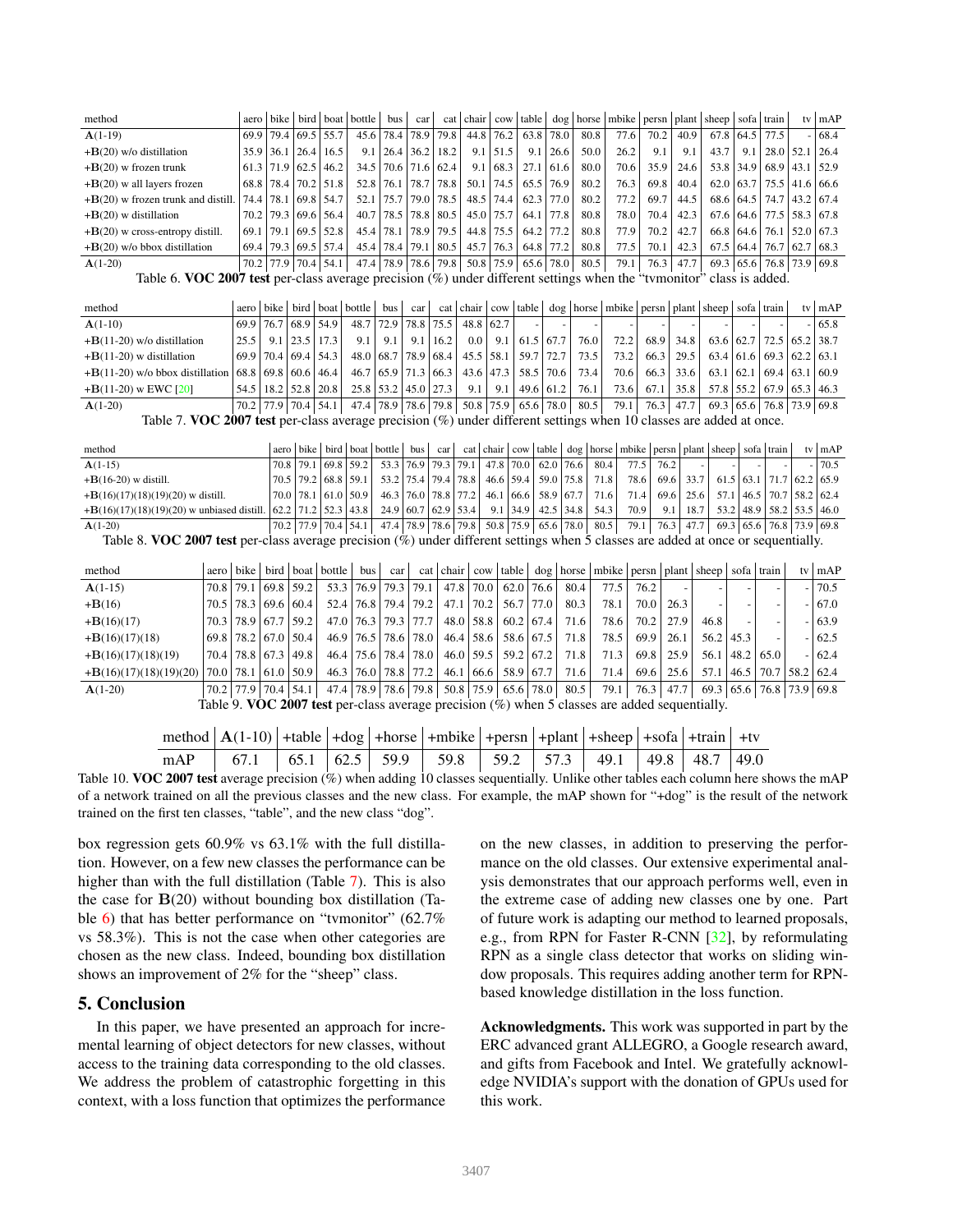## References

- <span id="page-8-37"></span>[1] M. Abadi, A. Agarwal, P. Barham, E. Brevdo, Z. Chen, C. Citro, G. S. Corrado, A. Davis, J. Dean, M. Devin, et al. Tensorflow: Large-scale machine learning on heterogeneous systems. <tensorflow.org>, 2015.
- <span id="page-8-29"></span>[2] B. Ans, S. Rousset, R. M. French, and S. Musca. Selfrefreshing memory in artificial neural networks: Learning temporal sequences without catastrophic forgetting. *Connection Science*, 16(2):71–99, 2004.
- <span id="page-8-34"></span>[3] P. Arbeláez, J. Pont-Tuset, J. T. Barron, F. Marques, and J. Malik. Multiscale combinatorial grouping. In *CVPR*, 2014.
- <span id="page-8-0"></span>[4] S. Bell, C. L. Zitnick, K. Bala, and R. Girshick. Insideoutside net: Detecting objects in context with skip pooling and recurrent neural networks. In *CVPR*, 2016.
- <span id="page-8-22"></span>[5] C. Buciluă, R. Caruana, and A. Niculescu-Mizil. Model compression. In *KDD*, 2006.
- <span id="page-8-11"></span>[6] G. Cauwenberghs and T. Poggio. Incremental and decremental support vector machine learning. In *NIPS*, 2000.
- <span id="page-8-21"></span>[7] L.-C. Chen, G. Papandreou, I. Kokkinos, K. Murphy, and A. L. Yuille. Semantic image segmentation with deep convolutional nets and fully connected CRFs. In *ICLR*, 2015.
- <span id="page-8-15"></span>[8] X. Chen, A. Shrivastava, and A. Gupta. NEIL: Extracting visual knowledge from web data. In *ICCV*, 2013.
- <span id="page-8-16"></span>[9] S. Divvala, A. Farhadi, and C. Guestrin. Learning everything about anything: Webly-supervised visual concept learning. In *CVPR*, 2014.
- <span id="page-8-2"></span>[10] M. Everingham, L. Van Gool, C. K. Williams, J. Winn, and A. Zisserman. The PASCAL visual object classes (VOC) challenge. *IJCV*, 88(2):303–338, 2010.
- <span id="page-8-27"></span>[11] R. M. French. Dynamically constraining connectionist networks to produce distributed, orthogonal representations to reduce catastrophic interference. *Cognitive Science Society Conference*, 1994.
- <span id="page-8-25"></span>[12] R. M. French. Catastrophic forgetting in connectionist networks. *Trends in cognitive sciences*, 3(4):128–135, 1999.
- <span id="page-8-30"></span>[13] R. M. French, B. Ans, and S. Rousset. Pseudopatterns and dual-network memory models: Advantages and shortcomings. In *Connectionist models of learning, development and evolution*, pages 13–22. 2001.
- <span id="page-8-10"></span>[14] R. Girshick. Fast R-CNN. In *ICCV*, 2015.
- <span id="page-8-4"></span>[15] R. Girshick, J. Donahue, T. Darrell, and J. Malik. Rich feature hierarchies for accurate object detection and semantic segmentation. In *CVPR*, 2014.
- <span id="page-8-26"></span>[16] I. J. Goodfellow, M. Mirza, D. Xiao, A. Courville, and Y. Bengio. An empirical investigation of catastrophic forgetting in gradient-based neural networks. In *ICLR*, 2014.
- <span id="page-8-23"></span>[17] S. Gupta, J. Hoffman, and J. Malik. Cross modal distillation for supervision transfer. In *CVPR*, 2016.
- <span id="page-8-35"></span>[18] K. He, X. Zhang, S. Ren, and J. Sun. Deep residual learning for image recognition. In *CVPR*, 2016.
- <span id="page-8-7"></span>[19] G. Hinton, O. Vinyals, and J. Dean. Distilling the knowledge in a neural network. In *NIPS*, 2014.
- <span id="page-8-33"></span>[20] J. Kirkpatrick, R. Pascanu, N. Rabinowitz, J. Veness, G. Desjardins, A. A. Rusu, K. Milan, J. Quan, T. Ramalho,

A. Grabska-Barwinska, D. Hassabis, C. Clopath, D. Kumaran, and R. Hadsell. Overcoming catastrophic forgetting in neural networks. *PNAS*, 2017.

- <span id="page-8-19"></span>[21] A. Krizhevsky, I. Sutskever, and G. E. Hinton. ImageNet classification with deep convolutional neural networks. In *NIPS*, 2012.
- <span id="page-8-28"></span>[22] Y. LeCun, B. Boser, J. S. Denker, D. Henderson, R. E. Howard, W. Hubbard, and L. D. Jackel. Backpropagation applied to handwritten zip code recognition. *Neural computation*, 1(4):541–551, 1989.
- <span id="page-8-8"></span>[23] Z. Li and D. Hoiem. Learning without forgetting. In *ECCV*, 2016.
- <span id="page-8-3"></span>[24] T.-Y. Lin, M. Maire, S. Belongie, J. Hays, P. Perona, D. Ramanan, P. Dollár, and C. L. Zitnick. Microsoft COCO: Common objects in context. In *ECCV*, 2014.
- <span id="page-8-5"></span>[25] M. McCloskey and N. J. Cohen. Catastrophic interference in connectionist networks: The sequential learning problem. *Psychology of learning and motivation*, 24:109–165, 1989.
- <span id="page-8-17"></span>[26] T. Mensink, J. Verbeek, F. Perronnin, and G. Csurka. Distance-based image classification: Generalizing to new classes at near-zero cost. *PAMI*, 35(11):2624–2637, 2013.
- <span id="page-8-36"></span>[27] Y. Nesterov. A method of solving a convex programming problem with convergence rate  $O(1/k^2)$ . In *Soviet Mathematics Doklady*, volume 27, pages 372–376, 1983.
- <span id="page-8-20"></span>[28] M. Oquab, L. Bottou, I. Laptev, and J. Sivic. Learning and transferring mid-level image representations using convolutional neural networks. In *CVPR*, 2014.
- <span id="page-8-12"></span>[29] R. Polikar, L. Upda, S. S. Upda, and V. Honavar. Learn++: An incremental learning algorithm for supervised neural networks. *IEEE Trans. Systems, Man, and Cybernetics, Part C*, 31(4):497–508, 2001.
- <span id="page-8-6"></span>[30] R. Ratcliff. Connectionist models of recognition memory: constraints imposed by learning and forgetting functions. *Psychological review*, 97(2):285, 1990.
- <span id="page-8-9"></span>[31] S.-A. Rebuffi, A. Kolesnikov, and C. H. Lampert. iCaRL: Incremental classifier and representation learning. In *CVPR*, 2017.
- <span id="page-8-1"></span>[32] S. Ren, K. He, R. Girshick, and J. Sun. Faster R-CNN: Towards real-time object detection with region proposal networks. In *NIPS*, 2015.
- <span id="page-8-18"></span>[33] M. Ristin, M. Guillaumin, J. Gall, and L. V. Gool. Incremental learning of NCM forests for large-scale image classification. In *CVPR*, 2014.
- <span id="page-8-24"></span>[34] A. A. Rusu, S. G. Colmenarejo, C. Gulcehre, G. Desjardins, J. Kirkpatrick, R. Pascanu, V. Mnih, K. Kavukcuoglu, and R. Hadsell. Policy distillation. In *ICLR*, 2016.
- <span id="page-8-32"></span>[35] A. A. Rusu, N. C. Rabinowitz, G. Desjardins, H. Soyer, J. Kirkpatrick, K. Kavukcuoglu, R. Pascanu, and R. Hadsell. Progressive neural networks. *arXiv preprint arXiv:1606.04671*, 2016.
- <span id="page-8-13"></span>[36] J. C. Schlimmer and D. H. Fisher. A case study of incremental concept induction. In *AAAI*, 1986.
- <span id="page-8-14"></span>[37] S. Thrun. Is learning the n-th thing any easier than learning the first? In *NIPS*, 1996.
- <span id="page-8-31"></span>[38] A. Torralba and A. A. Efros. Unbiased look at dataset bias. In *CVPR*, 2011.